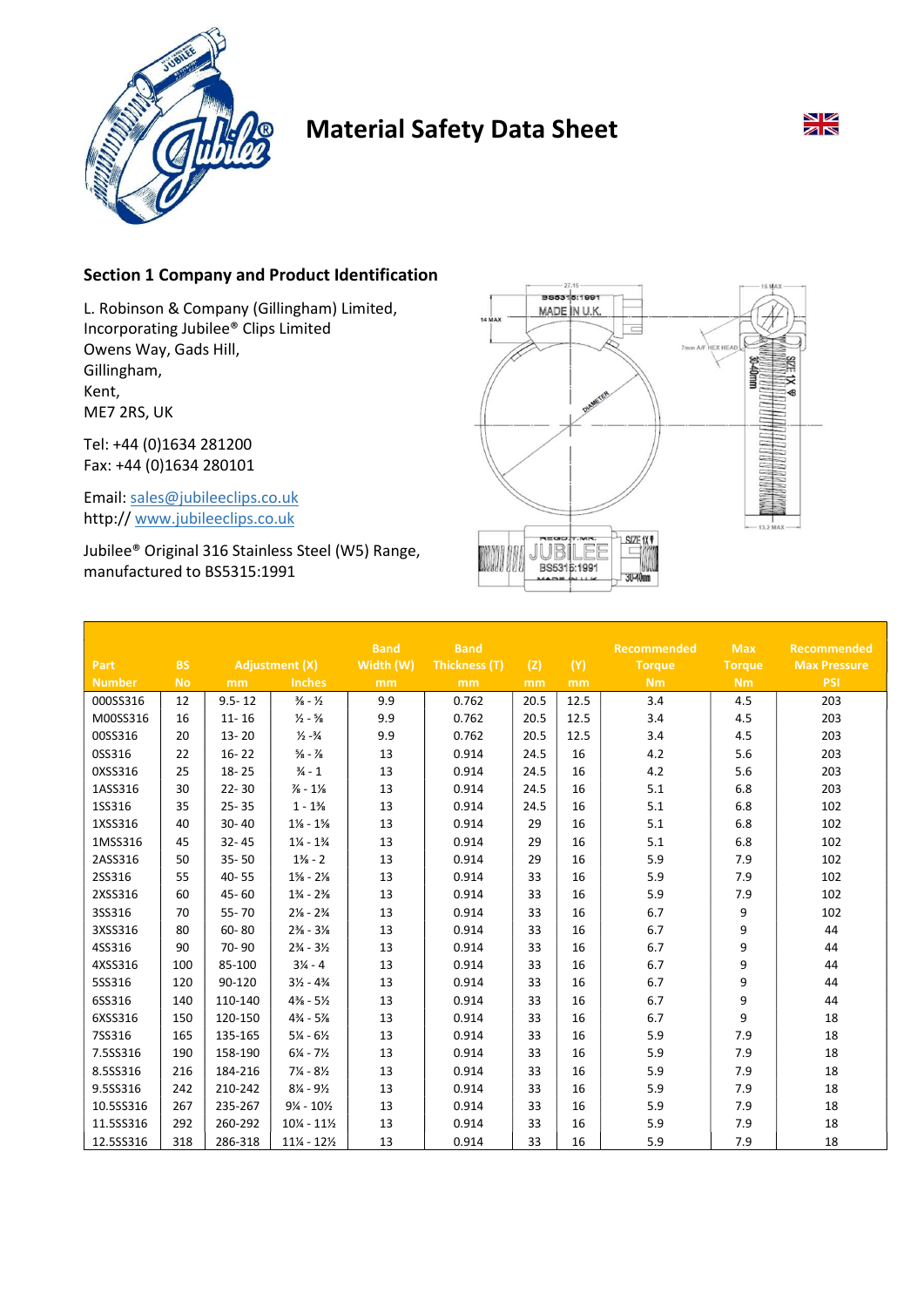# Section 2 Composition/Information on Ingredients

Composition/Information on constituents of iron alloy.

| Manganese | $< 11\%$ |
|-----------|----------|
| Chromium  | $< 30\%$ |
| Nickel    | $< 38\%$ |
| Mo        | $< 8\%$  |

Other elements vary such as Si, Cu, Ti, in each alloy composition and are generally not classified as hazardous, or are below the concentration levels for classification of these alloys as hazardous, and are not subject to recognised exposure limits.

## Section 3 First Aid Measures

| Inhalation: | There are no specific symptoms associated with steel in the product forms. |
|-------------|----------------------------------------------------------------------------|
| Skin:       | There are no specific symptoms associated with steel in the product forms. |
| Eyes:       | Not applicable.                                                            |
| Ingestion:  | Not applicable.                                                            |

#### Section 4 Fire Fighting Measures

Non flammable

#### Section 5 Handling and Storage

Store in a dry area

## Section 6 Physical and Chemical Properties

| Metallic grey/silver |
|----------------------|
| None                 |
| Solid                |
| 1454 °C              |
| 870 °C               |
| $-196 °C$            |
| $1.008 \mu$          |
| $72 \mu\Omega$       |
| 8.03 $g/cm^{3}$      |
|                      |

#### Section 7 Stability and Reactivity

Stability: Stable in normal condition Reacts with: Reacts with strong acids, and hydrogen is then one of the substances emitted. Corrosion Resistance: NSS 2000hours

## Section 8 Toxicological Information

Nickel is classified as a skin sensitizer however numerous patch tests have established that most stainless steels do not cause sensitization, but a few types may result in allergic skin reactions in sensitized individuals after prolonged contact.

No carcinogenic effects resulting from exposure to stainless steels have been reported, either in epidemiological studies or in tests with animals.